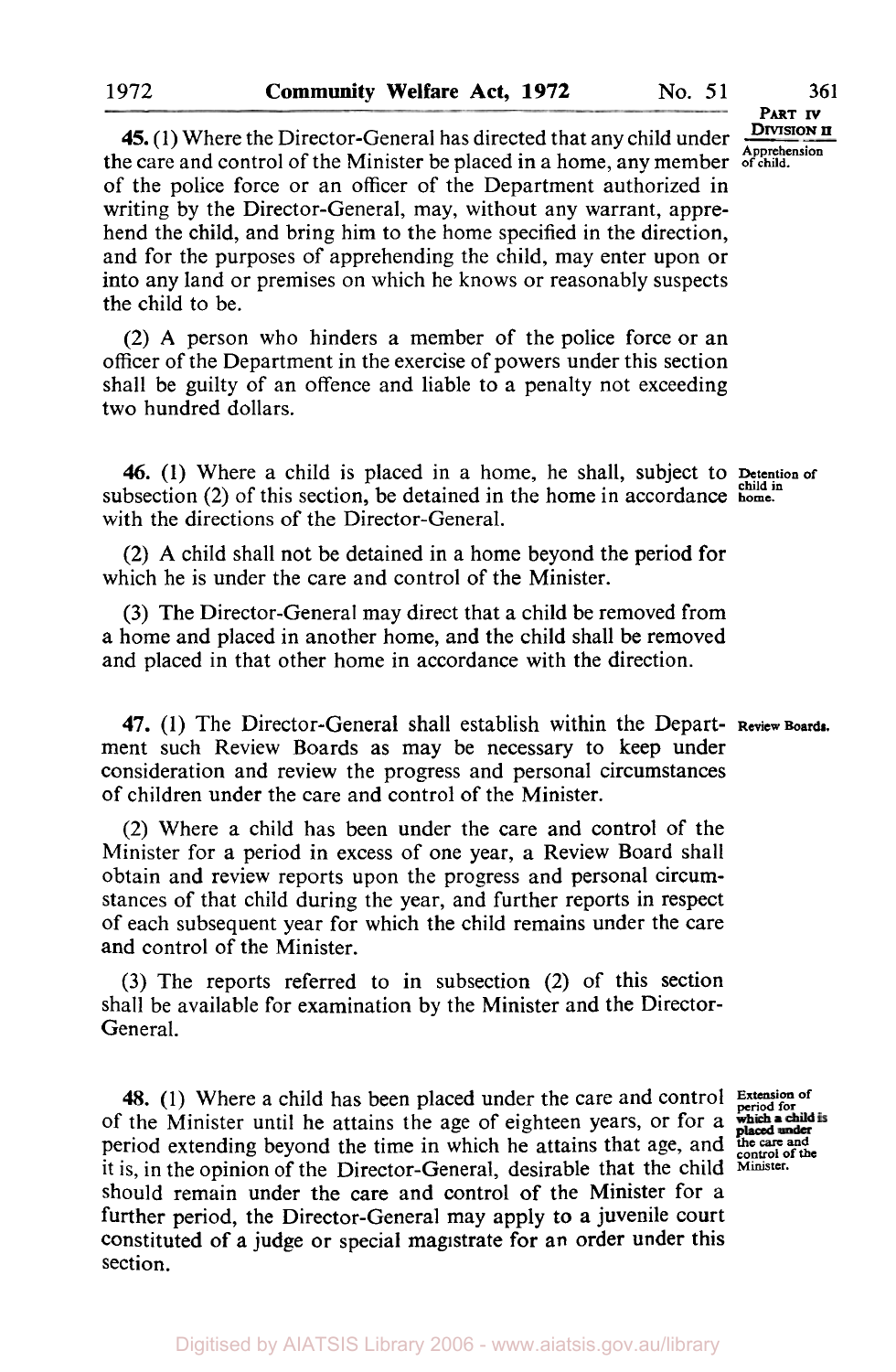**DIVISION**  $\overline{\mathbf{n}}$  (2) The Director-General shall, at least twenty-eight days before the hearing of an application under this section, notify the child. and notify the parents of the child in writing, at their last address known to him, of the fact that he has made an application for an order under this section.

> (3) The Director-General shall supply the juvenile court with a report setting out the grounds upon which he considers an extension of the period of care and control desirable.

> **(4)** The Director-General shall supply the juvenile court with such other reports as the court may require.

> *(5)* The court, after considering the reports, and any representations made by or on behalf of the child or the parents of the child, may, if it is of the opinion that it is in the interests of the child to do so, order that the period of care and control be extended in accordance with the application.

> (6) Subject to subsection (7) of this section, no order shall be made extending the period for which a person is to be under the care and control of the Minister beyond the time at which he will attain the age of twenty years.

> (7) Where the court is of the opinion that a person under the care and control of the Minister is incapable of managing his own affairs, the court may order that he remain under the care and control of the Minister for a period extending beyond the time at which he attains the age of twenty years.

**Discharge of 49.** (1) The Minister may, on receipt of a report from the Director-<br>child from care **Child from care** and control and control of **General**, order that a child be discharged from the care and control of the Minister.

> (2) A parent of a child who is under the care and control of the Minister may apply in the prescribed form to the Minister for an order that the child be discharged from the care and control of the Minister.

> (3) Where an application has been duly made for an order under this section, and the application has been refused, the applicant may, subject to this section, appeal to a juvenile court constituted of a judge against that refusal.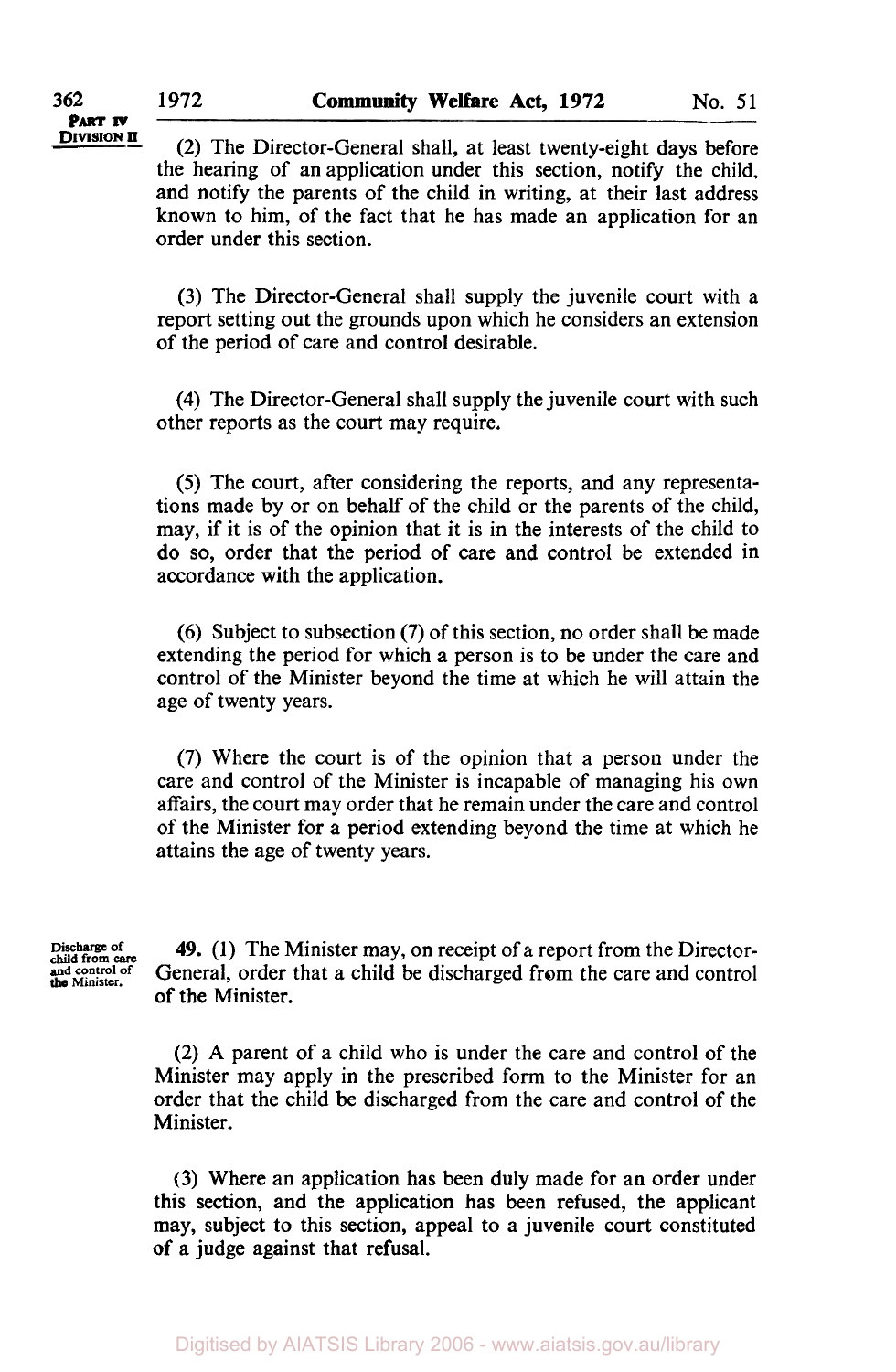**DIVISION II PART** *N* 

**(4)** An appeal to a juvenile court under this section may be made after the expiration of the first year for which the child has been under the care and control of the Minister and after the expiration of each subsequent year but no such appeal shall be made more than once in any one year.

(5) The juvenile court shall not be bound by the rules of evidence in the hearing and determination of an appeal under this section, but shall consider all matters that it regards as relevant and determine the appeal in what it considers to be the best interests of the child.

(6) Where an appeal has been instituted under this section, the Director-General shall supply the court with a report upon the personal circumstances of the child and his parents, and the court may require such further reports to be prepared as it thinks fit.

(7) Upon the hearing of an appeal under this section the court may order that the child in respect of whom the appeal has been instituted be discharged from the care and control of the Minister.

#### *Subdivision 3-Foster Care*

children whose parents are for any period unable to care for them may receive adequate care, support and guidance in a proper family environment as a substitute for the parental care, support and guidance of which they are deprived. **50.** The purpose of this subdivision is to provide a means by which **Purpose of** subdivision.

**51.** A person shall not, for any monetary or other consideration, Foster parents to be approved. be or act as foster parent to any child under the age of fifteen years unless he is approved as a foster parent under this subdivision.

**52.** In considering any application for approval as a foster *Application* for parent the Director-General shall attempt to assess the capacity and **foster parents**. willingness of the applicant to care for a child according to adequate principles and standards of child care, and shall satisfy himself as far as reasonably possible that-

- *(a)* the applicant will have adequate interest in, and affection and respect for a child placed in his care;
- *(b)* that the applicant will treat the child in a consistent manner and will provide a stable family environment for the child;
- **(c)** that the applicant will adequately understand the developing personality of the child, and will provide opportunities to develop the abilities of the child;
- (d) that the applicant will provide adequate accommodation for the child and any other material provision necessary for the welfare of the child;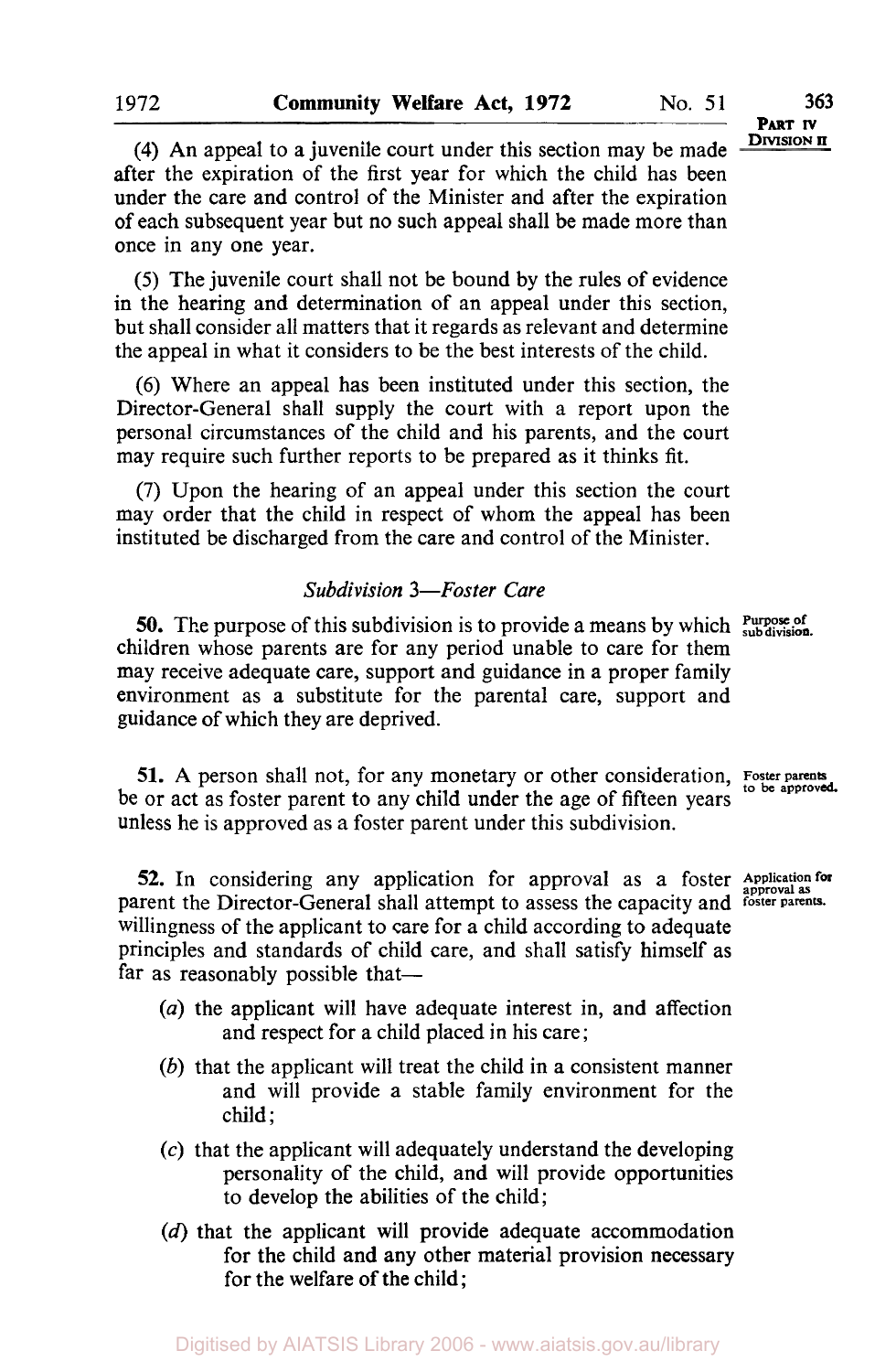- *(e)* that, where appropriate, the applicant will provide opportunities for the child to maintain or recover his identity as a member of his own family and will allow the child reasonable access to his parents;
- and
- *(f)* any other matters that the Director-General may consider relevant.

**Approval of foster parents.** 

**53.** (1) **A** person is an approved foster parent for the purposes of this Part, if he is so approved in writing under the hand of the Director-General.

(2) The written approval of a person as a foster parent must state the number of foster children that the foster parent is permitted to have in his custody.

**(3)** The foster parent shall not be permitted to have more than five foster children under the age of fifteen years in his custody unless the children are all of the same family.

**(4) A** foster parent shall not have in his custody more foster children than the number permitted under the approval.

**Duty** *of* **the Director-General in relation to foster children.** 

*54.* It shall be the duty of the Director-General to satisfy himself as to the welfare **of** all foster children.

**The powers** *of*  **entry.** 

*55.* (1) The Director-General, or any officer authorized in writing by the Director-General, may, at any reasonable time, enter any place or premises for the purpose of providing advice and guidance as to the care **of** a foster child and of ascertaining whether a foster child is being adequately cared for, and whether the provisions of this Part are being complied with.

**(2) A** person shall not hinder the Director-General, or any such officer, in the exercise of powers under this section.

**Cancellation**  *of* **approval.** 

*56.* (1) Where in the opinion **of** the Director-General, a foster child is not being adequately cared for, or the provisions of this Part are not being complied with by the foster parent, the Director-General may cancel the approval of the foster parent.

(2) Where the Director-General exercises his powers under this section to cancel the approval of a foster parent, the person in respect of whom the approval was given shall thereupon cease to be an approved foster parent.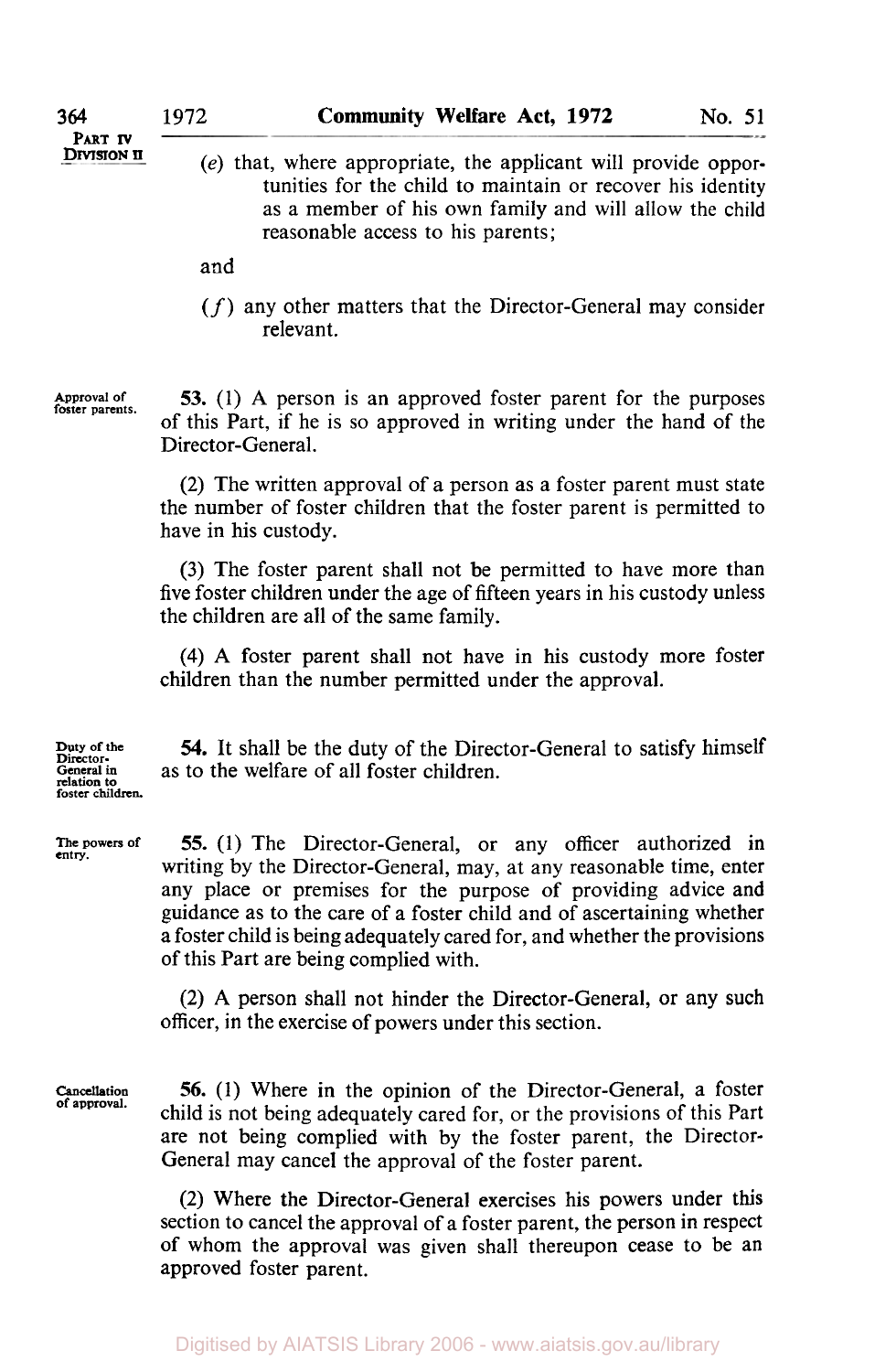**PART IV**<br>**DIVISION II** 

(3) The Director-General shall give the foster parent notice in writing of his intention to cancel the approval under this section at least twenty-eight days before he does so.

# **Information to 1.57.** An approved foster parent -- *be furnished.* **be furnished.**

*(a)* shall advise the Director-General as soon as practicable of any change in his address;

and

*(b)* shall furnish the Director-General with such information in relation to the foster child as he may require.

### *Subdivision &-Establishment of Homes, Assessment Centres and Youth Project Centres*

*58.* **(1)** The Minister may establish such homes as he thinks Establishment of **homes and**  necessary for the care, correction, detention, training and treatment **centres.**  of children.

**(2)** The Minister may establish such assessment centres as he thinks necessary for the examination of children, the evaluation of their personal circumstances and social background, and the assessment of the most appropriate treatment or rehabilitative correction or education for each child.

(3) The Minister may establish such youth project centres as he thinks fit in which children may, without going into residence, receive training and treatment.

*59.* **A** home established under this subdivision shall be under the **Management**  control of the Minister, and the Director-General shall, subject to home. any instructions of the Minister, manage every such home, and shall ensure that proper standards are observed in the administration of every home.

**60.** All members of the Executive Council and members of the *Ex officio* Legislature, any Judge, and any person authorized in writing for **homes.**  the purpose by the Minister shall be entitled to visit every home established under this Subdivision and the persons detained or resident therein.

## *Subdivision 5-Licensed Children's Homes*

**61.** (1) No person shall have the conduct or control of any **Licensed**  children's home in which more than five children under the age of homes. fifteen years are, for monetary or other consideration, maintained and cared for apart from their parents or relatives unless that person is the holder of a valid licence granted under this section in respect of the children's home.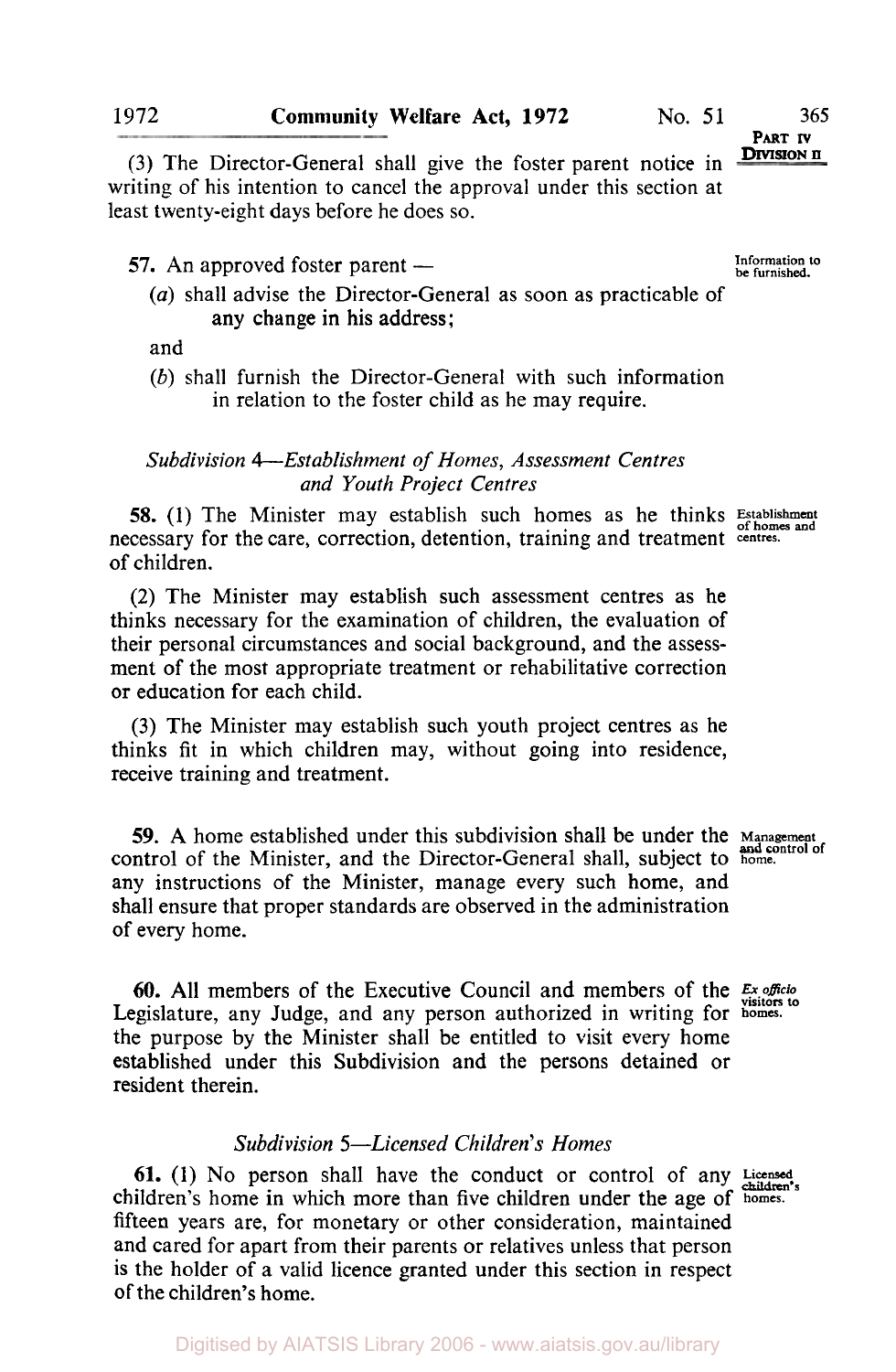**PART IV**<br>DIVISION **II** 

**(2) The Director-General may grant a licence under this section** subject to such terms and conditions (which shall include terms and conditions as to the standard to be observed in the management and operation of the children's home) as the Director-General thinks fit and specifies in the licence.

**(3) A** licence granted under this section shall, subject to this section, have effect for a term of twelve months from the day on which it was granted and may be renewed from time to time for successive periods of twelve months.

**(4)** A person who contravenes subsection (1) of this section, or any term or condition upon which the licence was granted, shall be guilty of an offence and liable, for **a** first offence, to a penalty not exceeding two hundred dollars, and for a subsequent offence to a penalty not exceeding five hundred dollars or imprisonment for twelve months.

(5) This section does not apply in respect of-

- *(a)* a home established by the Minister under this Act;
- *(b)* any premises or place in which foster children are cared for by an approved foster parent in accordance with the approval ;
- or
- **(c)** a licensed child care centre.

**Cancellation** 62. (1) Where the Director-General is satisfied that proper cause for the cancellation of a licence under this Subdivision exists, he may, by notice in writing served personally or by post upon the licensee, cancel the licence.

> (2) The Director-General shall not cancel a licence under this Subdivision unless he has given notice in writing to the licensee **of**  his intention to cancel the licence at least twenty-eight days before he does so.

> **(3)** The licensee may at any time within twenty-one days after service of a notice under subsection (2) of this section, appeal to the Minister against the proposed cancellation of the licence.

> **(4)** The Minister may upon consideration of any such appeal, revoke the decision of the Director-General to cancel the licence.

**Register. 63. A** person licensed under this Subdivision to have the conduct or control of a children's home shall keep a register containing the following particulars with respect to every child received by him, **SO**  far as those particulars are reasonably ascertainable by him-

- *(a)* the name, age, place of birth and religion (if any) of the child;
- *(b)* the names, and addresses of the parents of the child;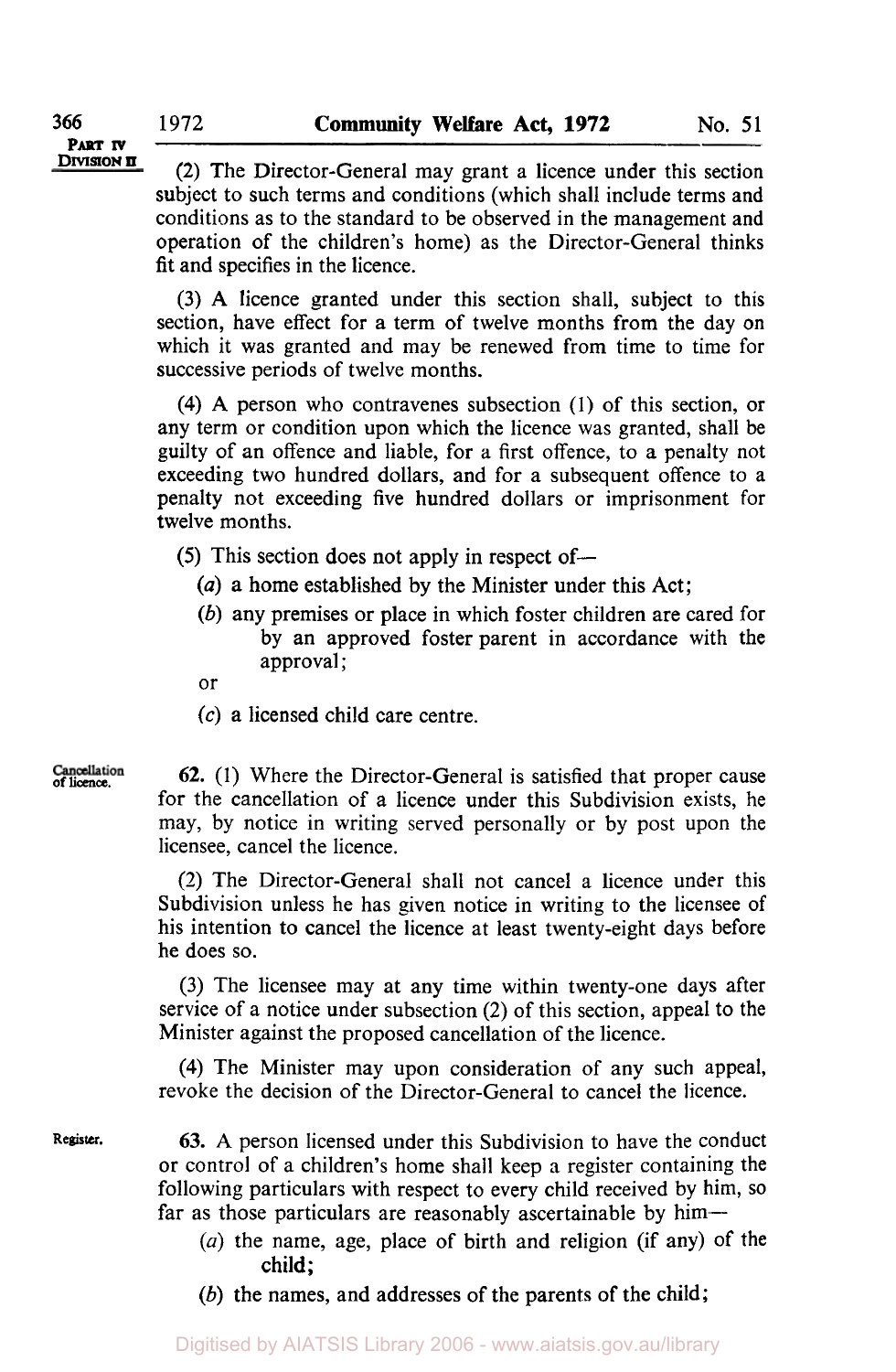PART **IV**<br>DIVISION II

- (c) the names and addresses of any persons other than the parents from whom the child was received and their relationship to the child;
- *(d)* the date on which the child was received, and the date on which the child left the children's home;

and

*(e)* such other particulars as may be prescribed.

**64.** (1) The Director-General, or any officer of the Department Inspection of authorized in writing by him, may at any reasonable time enter and **homes**  inspect any licensed children's home.

(2) The licensee of a children's home shall, if so required by the Director-General or any such officer, produce for his inspection the register that he is required to keep under this Subdivision, and shall furnish the Director-General, or the officer so authorized, with such information in relation to any child as he may require.

**(3) A** person shall not hinder the Director-General or an officer of the Department in the exercise of powers conferred under subsection (1) of this section or fail to comply with a requirement made of him pursuant to subsection (2) of this section.

*65.* (1) **A** person licensed under this Subdivision shall not receive a **Agreement.**  child into a children's home to be cared for in the home unless a parent, or person having the custody of the child has signed an agreement in the prescribed form relating to the period for which the child will remain in the home and the care and control of the child while he remains in the home.

(2) The licensee shall, at the request of the Director-General, or an officer of the Department produce any such agreement for inspection.

## *Subdivision 6-Child Care Centres*

66. (1) No person shall have the conduct or control of a child Business of child care not oncare centre in which more than three children under the age of six to be carried on years are, for monetary or other consideration, cared for apart from their parents or relatives unless that person is the holder of a valid licence granted under this section in respect of the child care centre.

**(2)** The Director-General may grant a licence under this **section**  subject to such terms and conditions as he thinks fit and specifies in the licence.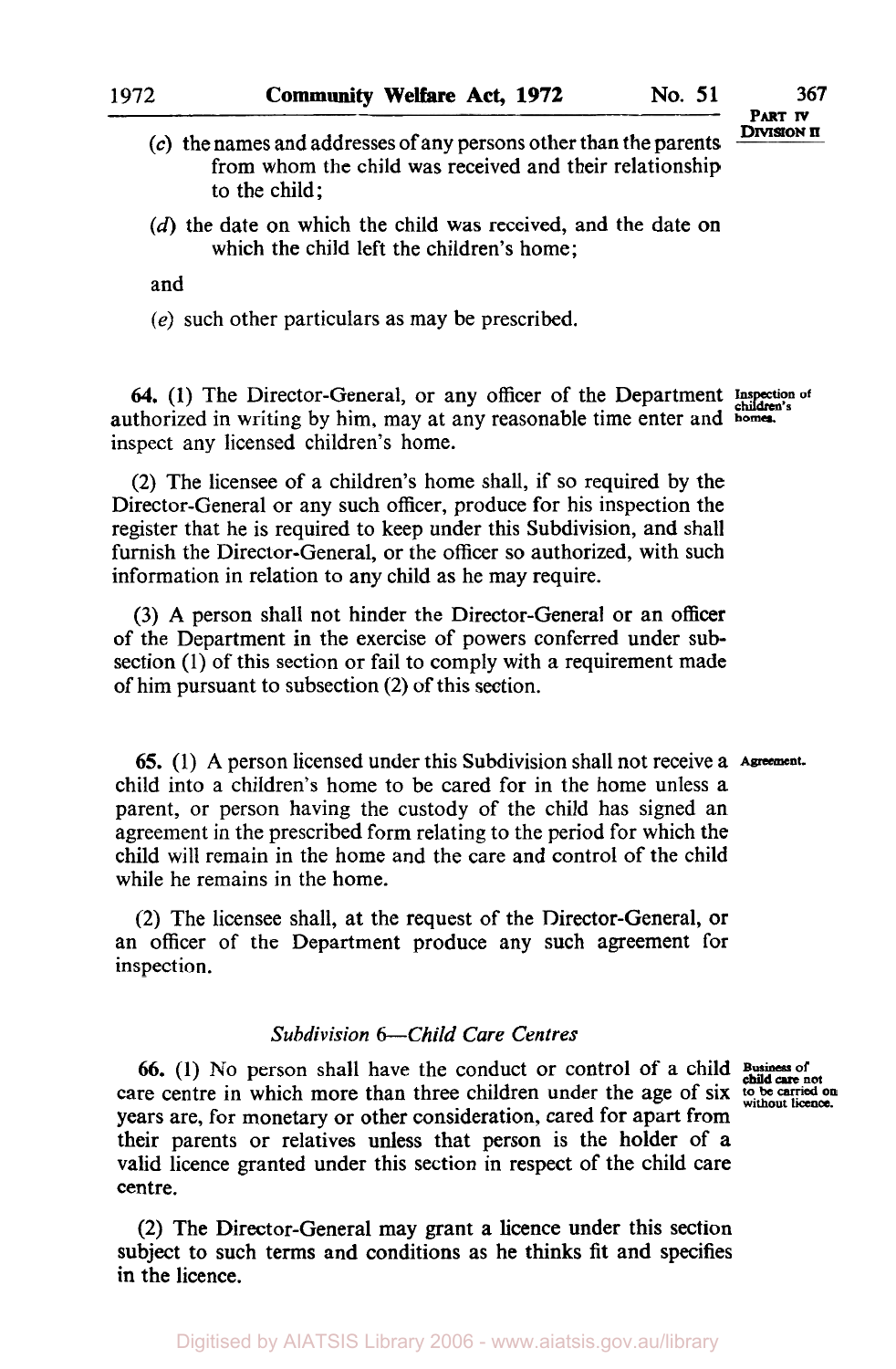**368 DIVISION II** PART **IV** 

**(3) A** licence shall, subject to this section, remain in operation for a period **of** twelve months after the day on which it was issued, and may be renewed for successive periods of twelve months.

**(4) A** person who contravenes subsection **(1)** of this section, or any condition upon which a licence is granted under this Subdivision, shall be guilty of an offence and liable to a penalty not exceeding two hundred dollars.

*(5)* This section does not apply in respect of-

- *(a)* a home established by the Minister under this Act;
- *(b)* any premises or place in which foster children are cared for by an approved foster parent in accordance with the approval;

or

**(c)** a licensed children's home;

**(6)** This section does not apply where the children who are cared for apart from their parents or relatives are all of the same family.

**Cancellation of licence.** 

**67.** (1) Where the Director-General is satisfied that proper cause for the cancellation of a licence under this Subdivision exists, he may, by notice in writing served personally or by post upon the licensee, cancel the licence.

(2) The Director-General shall not cancel a licence under this Subdivision unless he has given notice in writing to the licensee of his intention to cancel the licence at least twenty-eight days before he does so.

**(3)** The licensee may at any time within twenty-one days after service of a notice under subsection (2) of this section, appeal to the Minister against the proposed cancellation of the licence.

**(4)** The Minister may upon consideration of any such appeal, revoke the decision of the Director-General to cancel the licence.

**Period for which child may be left** *in*  **child** care **centre.** 

**68.** (1) **A** person shall not leave a child under the age of six years to be cared for in a licensed child care centre for more than a prescribed number of consecutive hours over a prescribed period.

Penalty: Fifty dollars.

General in writing of any breach of subsection (1) of this section. (2) The licensee of a child care centre shall notify the Director-

Penalty: Two hundred dollars.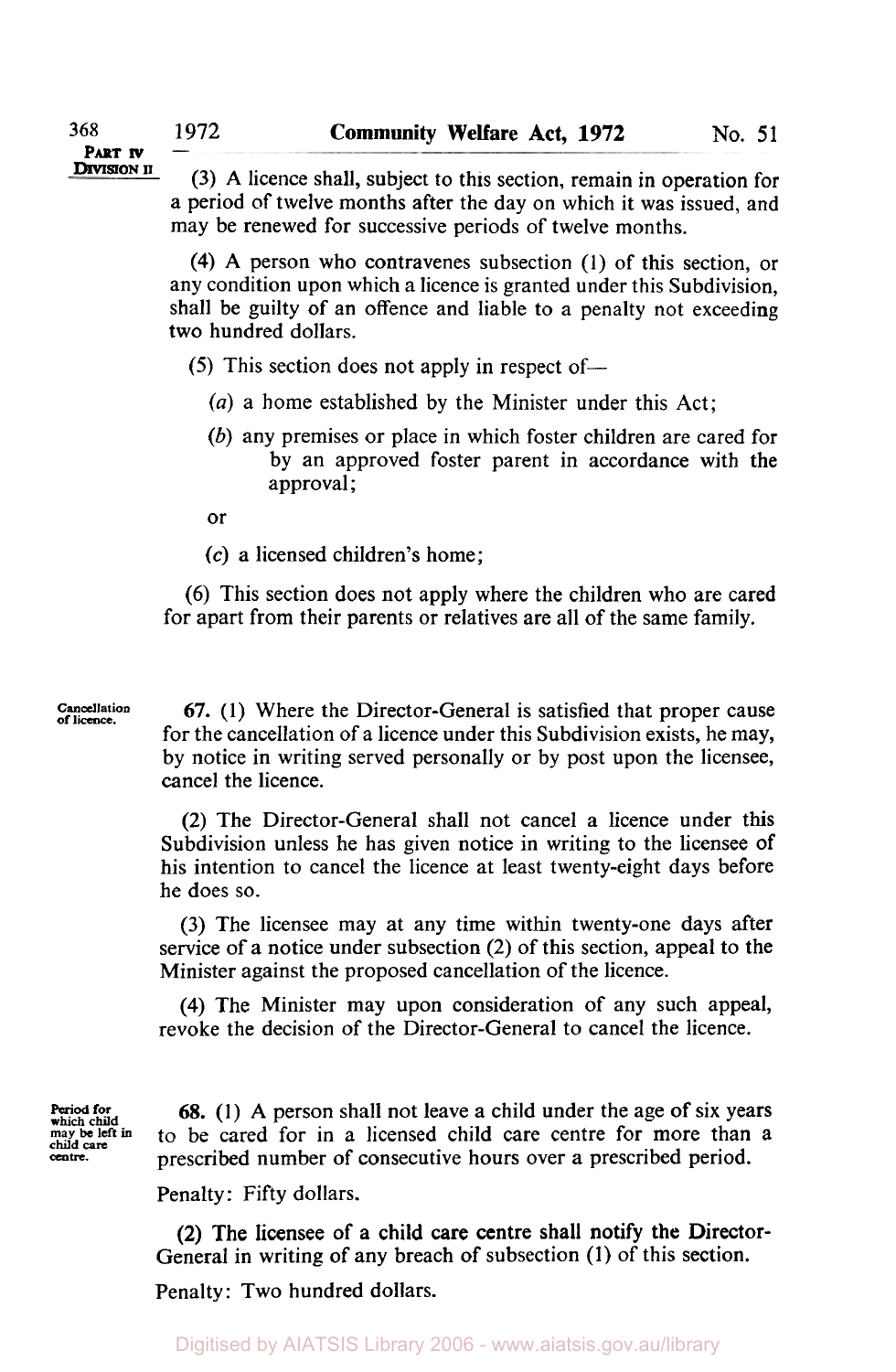**PART IV** 

**DIVISION II**  Register.

*69.* The licensee of a child care centre shall keep a register containing the following particulars with respect to every child received by him *so* far as those particulars are reasonably ascertainable by him-

- *(a)* the name and date of birth of the child;
- *(b)* the name and address of the person from whom the child was received ;

and

**(c)** such other particulars as may be prescribed.

**70.** (1) The Director-General, or any officer of the Department Powers of authorized in writing by him, may at any reasonable time enter and **inrpection.**  inspect a licensed child care centre.

**(2)** The licensee of a child care centre shall, if so required by the Director-General or any such officer, produce for his inspection the register that he is required to keep under this Subdivision, and shall furnish the Director-General, or the officer so authorized, with such information in relation to any child as the Minister may require.

**(3) A** person shall not hinder the Director-General or any officer so authorized, in the exercise of powers conferred on him under subsection (1) of this section, or to comply with a requirement made of him pursuant to subsection (2) of this section.

**71.** (1) The Director-General may, upon the application of any **Approval for** person, approve any premises in respect of which no licence is **used for child minding in**  required under this Act, but in which he cares for, or proposes to respect of which care for, a child, or children under the age of six years in a family required. environment for monetary or other consideration.

**(2)** The Director-General may, at any time, revoke an approval under this section.

**(3)** This section is not to be construed as requiring the approval of the Director-General in respect of any premises.

**(4) A** person shall not falsely represent that any premises have been approved by the Director-General under this section, nor make any representation that might reasonably be expected to cause to induce any other person falsely to believe that the premises have been so approved.